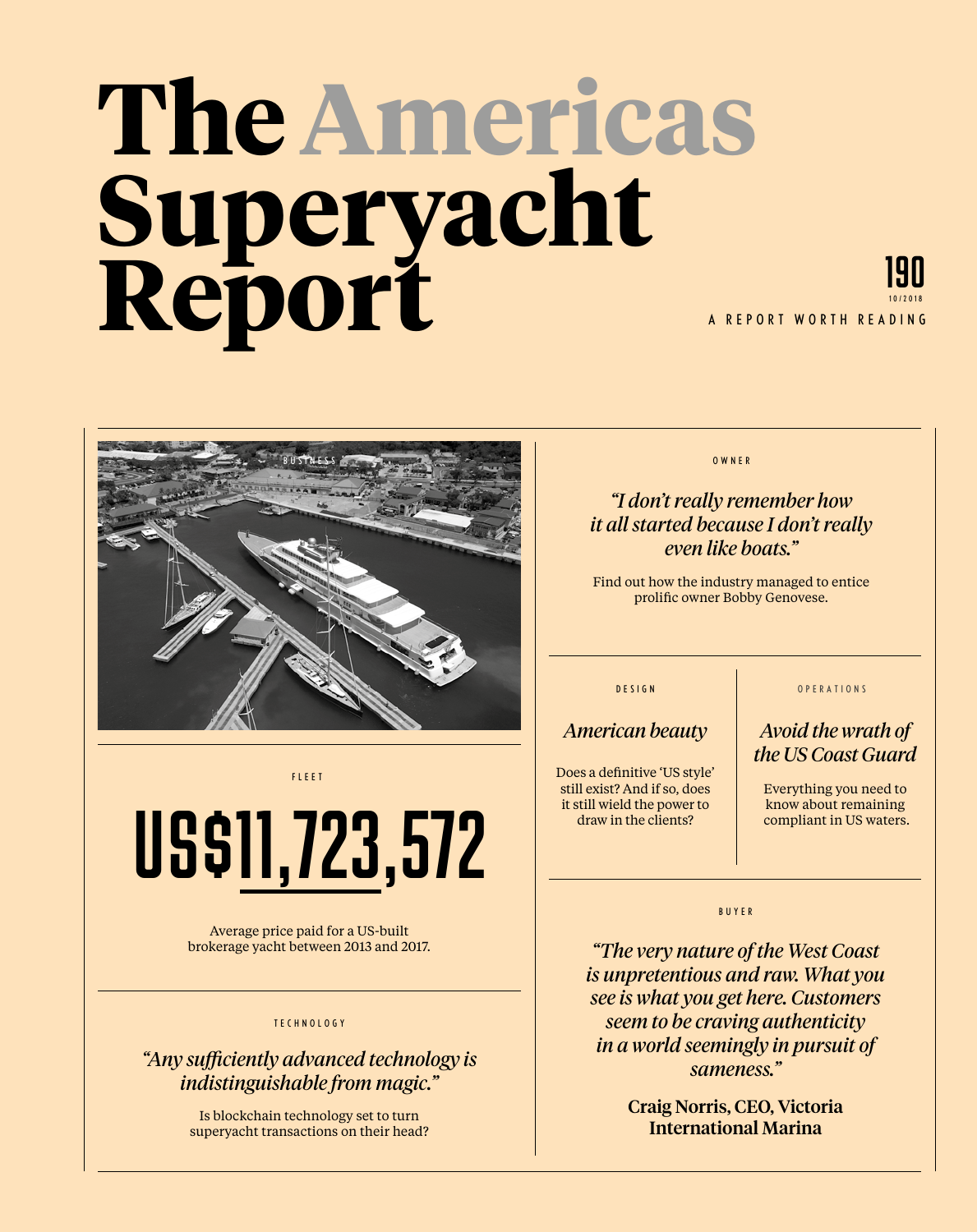# US and them

BY CHARLOTTE THOMAS

*Heading into US waters implies a need to comply with various US Environmental Protection Agency regulations that, on the face of it, appear both onerous and complicated. However, the regulatory landscape changes depending on several factors, so what do yachts need to take into account to successfully navigate the entry process?*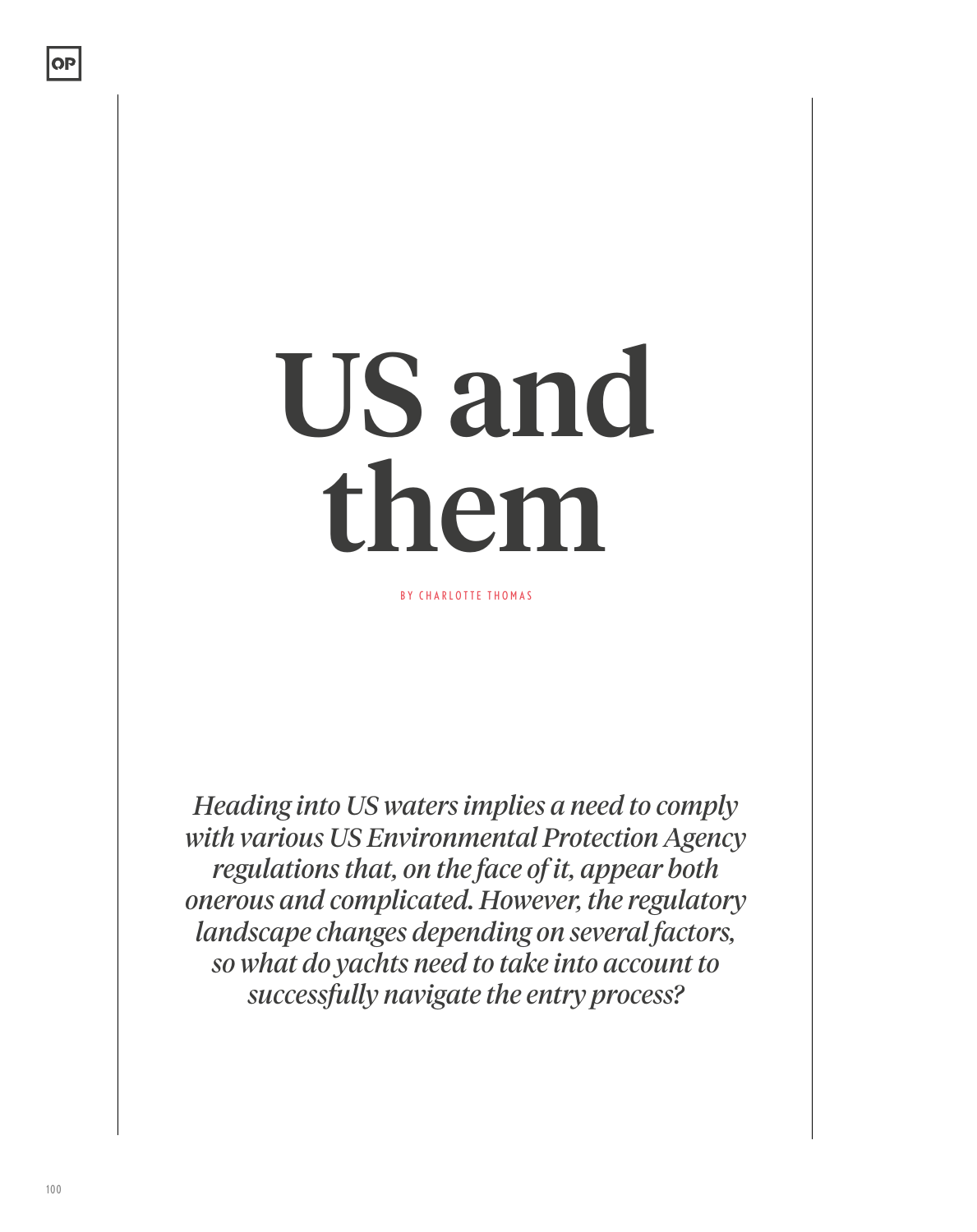There has been much discussion in recent years about what appears to be the unilateral development of regulations and requirements by the US Environmental Protection Agency with regard to various aspects that affect yachts. The EPA's engine emissions requirements are a prime example; why, some have asked, have they chosen to confuse the issue by diverging from the IMO's own targets? Concerns have extended further, though – the decision to allow only US-certified ballast water systems before anyone had a chance even to come to terms with a newly ratified Ballast Water Management Convention sent ripples of mild panic through certain corners of the industry.

The reality, of course, is somewhat different. EPA emissions requirements are broadly in line with MARPOL Annex VI tiers, while other aspects – such as the ballast water regulations – can either be circumvented or do not apply to yachts at all. So what do yachts need to be aware of before approaching US waters? The answer depends on what the yacht's intentions are, whether it is merely visiting and wants to obtain a cruising permit in order to enjoy everything the US has to offer or is being formally imported for sale or charter to US citizens in US waters. This is something that at least one expert *The Superyacht Report* spoke to said is still a relative rarity in spite of recent moves to place a tax cap on transactions and to attract more vessels to consider US flagging.

For private, foreign-flagged vessels looking to cruise in US waters, the path-

way to EPA compliance is, in some respects, relatively straightforward, although there is no substitute for consulting the yacht-management team or seeking advice from reputable management firms with local knowledge and experience of dealing with the US entry processes.

The key documentation that must be arranged in advance, and which applies to any vessel over 400gt looking to enter US waters, is the Nontank Vessel Response Plan (NTVRP). This essentially is an approved plan with salvage and marine fire-fighting companies (SMFF) and oil-spill response organisations (OSRO) in case of an oil or similar pollutant spill while in US waters. In addition, if the vessel carries in excess of 395,000 litres of fuel, a financial agreement needs to be put in place – effectively, an agreement to show that the cost of any recovery or response plan is fully covered.

"Most foreign flagged yachts can come into US waters unless they have a current issue with emissions. But it is essential that before they enter US waters they have an approved NTVRP in place," begins Anthony Sands, cofounder and CEO of yacht-management specialists Edge Yachts. "It typically takes between four and six weeks to get a plan approved by the relevant authorities although it can take up to two months, so it is something you need to put in place well in advance of an intended visit."

While the basic NTVRP is fairly standard – and while complicated for a self-managed yacht to navigate, it is

ADVERTISING





your guiding light in Indonesia

 $\gg$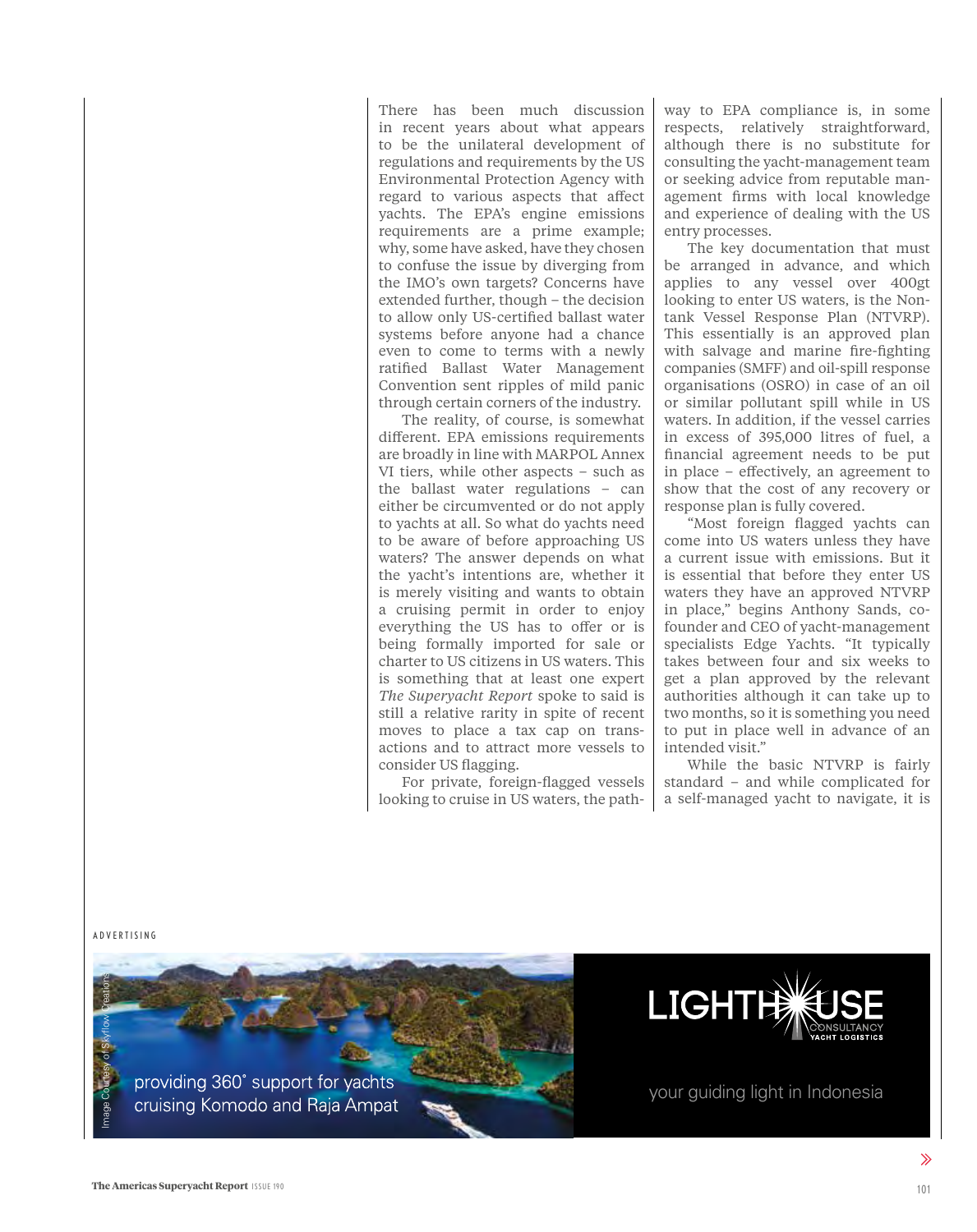something that yacht management companies deal with all the time – it is worth bearing in mind that certain states may well have variations to the Federal requirements that might directly impact yachts. In particular, both California and Alaska have more stringent oil-pollution prevention requirements. "In Californian state waters there are specific state requirements to be complied with over and above the Federal NTVRP," advises Burgess's yacht management team. An additional contingency plan (CA NTVCP) needs to be put in place and the California Shoreline Protection requires the same response team to be on standby when vessels transit in and out of most Californian ports. It can get quite expensive. There's no way to keep it simple, and California also has state-specific ballast water and biofouling requirements."

Alaska, says Burgess, presents a challenge due to its size and relative remoteness, which in turn can directly impact the response time in case of an oil or pollutant spill. "It depends on where in Alaska you intend to go as to which local variations and criteria are applied," they advise. "As such it can be a bit of a variation to the standard Federal NTVRP requirements. However, the NTVRP plan provider can help with that and would do pretty much everything needed to get an approved plan in place, although it does require a bit of thought and planning in advance."

The other major issue that yachts, and engineers in particular, need to keep on top of is the logging of fuel bunkering and making sure lowsulphur requirements are adhered to. While the US low-sulphur regulations and requirement for stringent recordkeeping are consistent with wider MARPOL practices, there is always the chance that records will be inspected on arrival, and badly kept logs can lead to severe penalties.

"The bunker oil record book needs to be kept updated at all times," advises Sands. "It is the chief engineer's responsibility to keep accurate records of how much fuel was loaded, where it was loaded, and the specification of what was loaded. Having a good relationship with your bunkering provider is very helpful in this regard, because all fuel loaded will come with a sample certification that can easily be added to the vessel's records and to our management system.

"We are often asked about this and, yes, there are spot checks by the US Coast Guard and Port State Control. Certain ports are particularly interested in yachts that come and go, and will want to know exactly what you have in your tanks."

While visiting US waters as a foreign-flagged vessel can, therefore, be a moderately straightforward process, everything changes if you are looking to import a foreign-built private yacht for ownership by a US citizen or for sale in US waters. At this point, compliance with the Clean Air Act (CAA) is mandatory. Furthermore, reports suggest the EPA is stepping up enforcement of these aspects following a change in the filing system used by US Customs and Border Protection, which now automatically notifies additional agencies such as the EPA upon importation of a yacht.

CAA conformity is based on EPAdefined emissions requirements both for diesel and for spark-ignition engines used in non-road applications, and covers different categories defined by yacht displacement and/or horsepower. These specific regulations do not affect visiting yachts or non-US citizens unless the yacht is permanently imported into the US. Engine manufacturers and boatbuilders building to the European CE mark or higher echelons of code generally already comply with the emissions standards that cover nitrogen oxides, carbon monoxide and particulate matter, and which

It can be a something of a minefield to determine what level of compliance the yacht's various engines need to meet, also assuming they have not been modified from their original specification.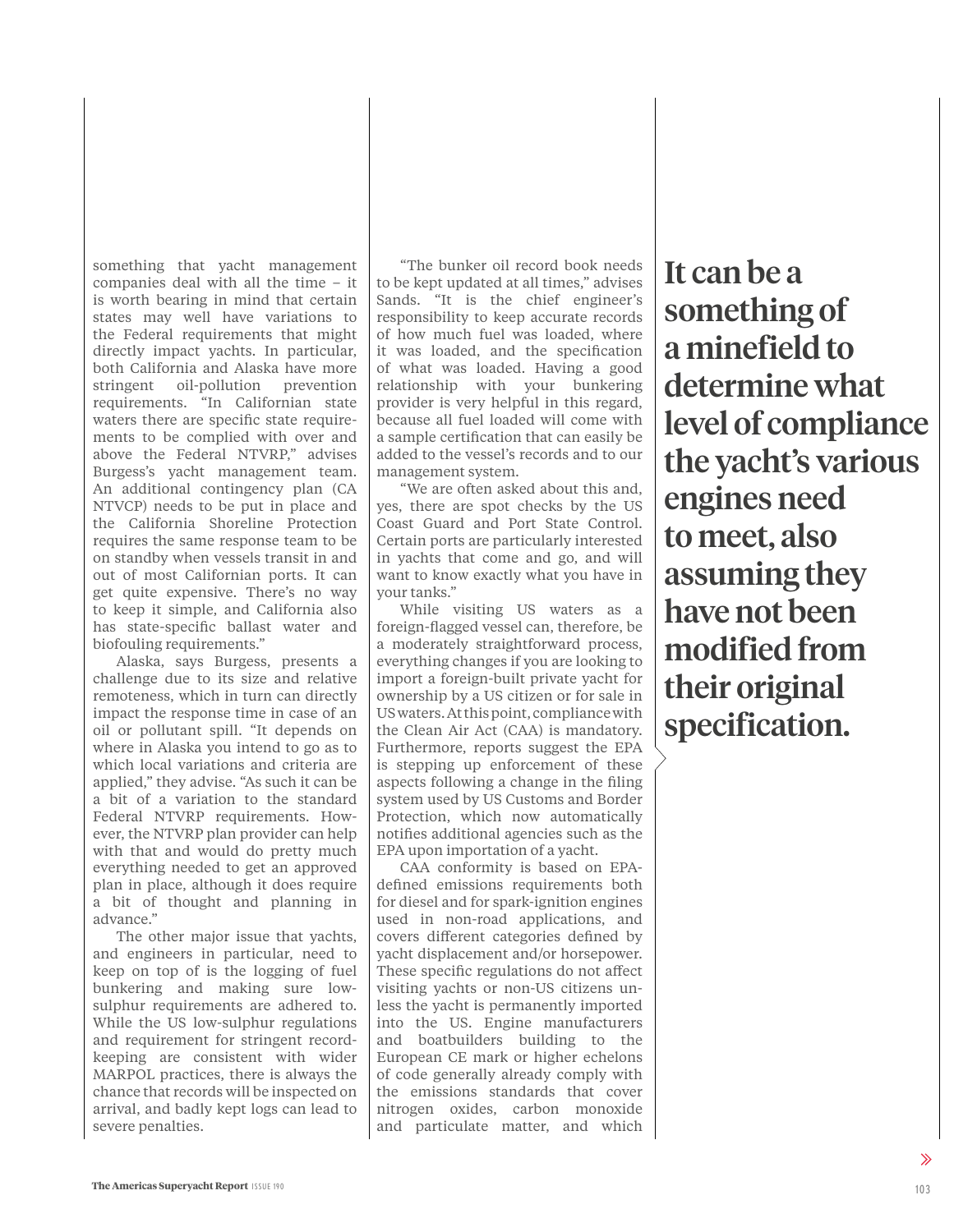are broadly in line with equivalent MARPOL Annex VI tier levels.

However, it does mean care must be taken when looking to import an older or bespoke yacht or superyacht. With the various compliance requirements and Tiers that have been introduced at various stages since the EPA first put forward proposals in 1999, it can be something of a minefield to determine what level of compliance the yacht's various engines need to meet, also assuming they have not been modified from their original specification.

Acquiring the relevant certification for a given engine is essentially a case of looking up each unit's serial number and requesting the relevant Engine International Air Pollution Prevention certificate (EIAPP) and the engine's technical file, provided by the manufacturer, plus the Record Book of Engine Parameters in which any changes to NOx-influencing components and settings are recorded.

Trying to work out exactly what compliance is required involves considering not only the age of the vessel (its keel-laying date or the date the engines were installed), but also its intended use.

"EPA standards are getting more stringent over time, which is to be expected," says Sands. "It can be a complicated proposition, however. If an owner states he wants to offer the vessel up for charter, there will be guidelines that need to be met. The key questions

a yacht needs to ask are what do we have now, and what will we need to change or add to meet the specified requirements?"

Trey Reeder, yacht division director at import specialists Howard S. Reeder Inc, says, "US Customs and Border Protection do want to make sure that the boat is EPA-compliant if it needs to be. You won't be able to come here and import your yacht if it's not compliant and that depends on the year of build. Typically, with larger yachts, around 2006 or newer is when they want to start looking at it because that's [normally] the engine size range and age in which EPA compliance is needed."

Sands adds, "We treat this on a case-by-case basis for each yacht, and according to the owner's goals. It depends on what the yacht already has on board in terms of equipment and systems, and what meeting defined requirements is going to require us to change. Each yacht programme has different challenges to achieve the owner's objectives and stay within compliance, and we are here to help in that regard."

Even for yachts that are intended to be imported into the US, there are other criteria and certifications that do not apply. Chief among them is the Vessel General Permit (VGP) and the Small Vessel General Permit (sVGP). The VGP/sVGP relates to National Pollutant Discharge Elimination System (NPDES) permit coverage, which in

"We treat this on a case-by-case basis for each yacht, and according to the owner's goals. It depends on what the yacht already has on board in terms of equipment and systems, and what meeting defined requirements is going to require us to change."

 $\gg$